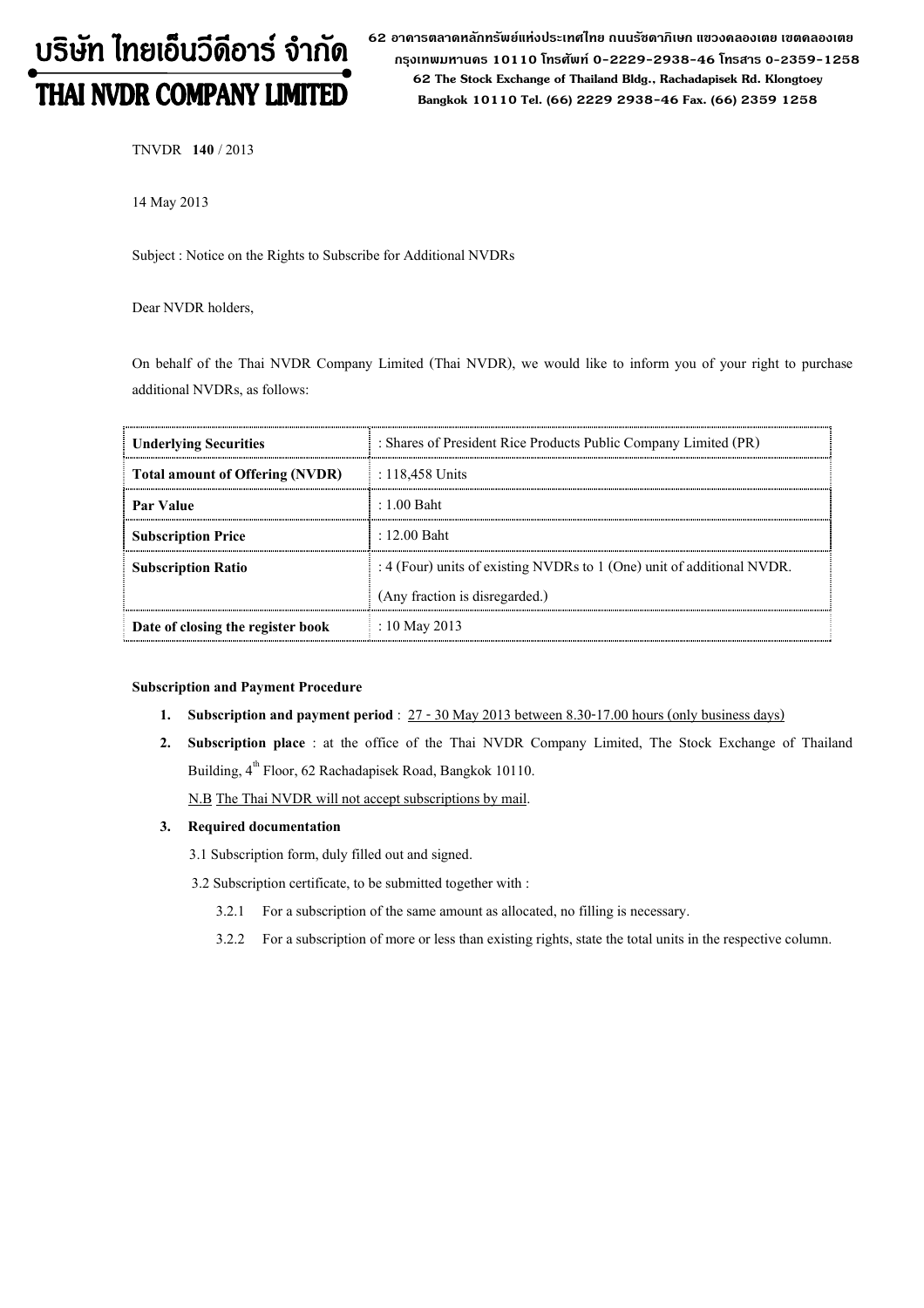### 4. Payment

Subscription for full entitlement or less than the entitlement, please make payment by one check or one cashier check which is collectable through clearing house in Bangkok. The check or cashier check shall be dated between 27 to 30 May 2013. Indicate the subscription date and make it payable to "President Rice Products Public Company Limited for **Account of Share Subscription".** 

5. If NVDR holders fail to exercise their rights or make a payment within the allotted time schedule, or the check or cashier check is not honored, it shall be deemed that such NVDR holders do not wish to exercise their subscription rights. Thai NVDR shall thus regard the subscription as being void.

Should you need any further information, please do not hesitate to contact Thai NVDR Company Limited at 02-229-2800 Ext. 2938-2946.

Sincerely yours, Thai NVDR Company Limited

Pridaya Clarchaya

(Pichaya Chomchaiya) Head Depository Department The Stock Exchange of Thailand

Enclosure : 1. Subscription Form for NVDR Right Issues

2. Subscription Certificate